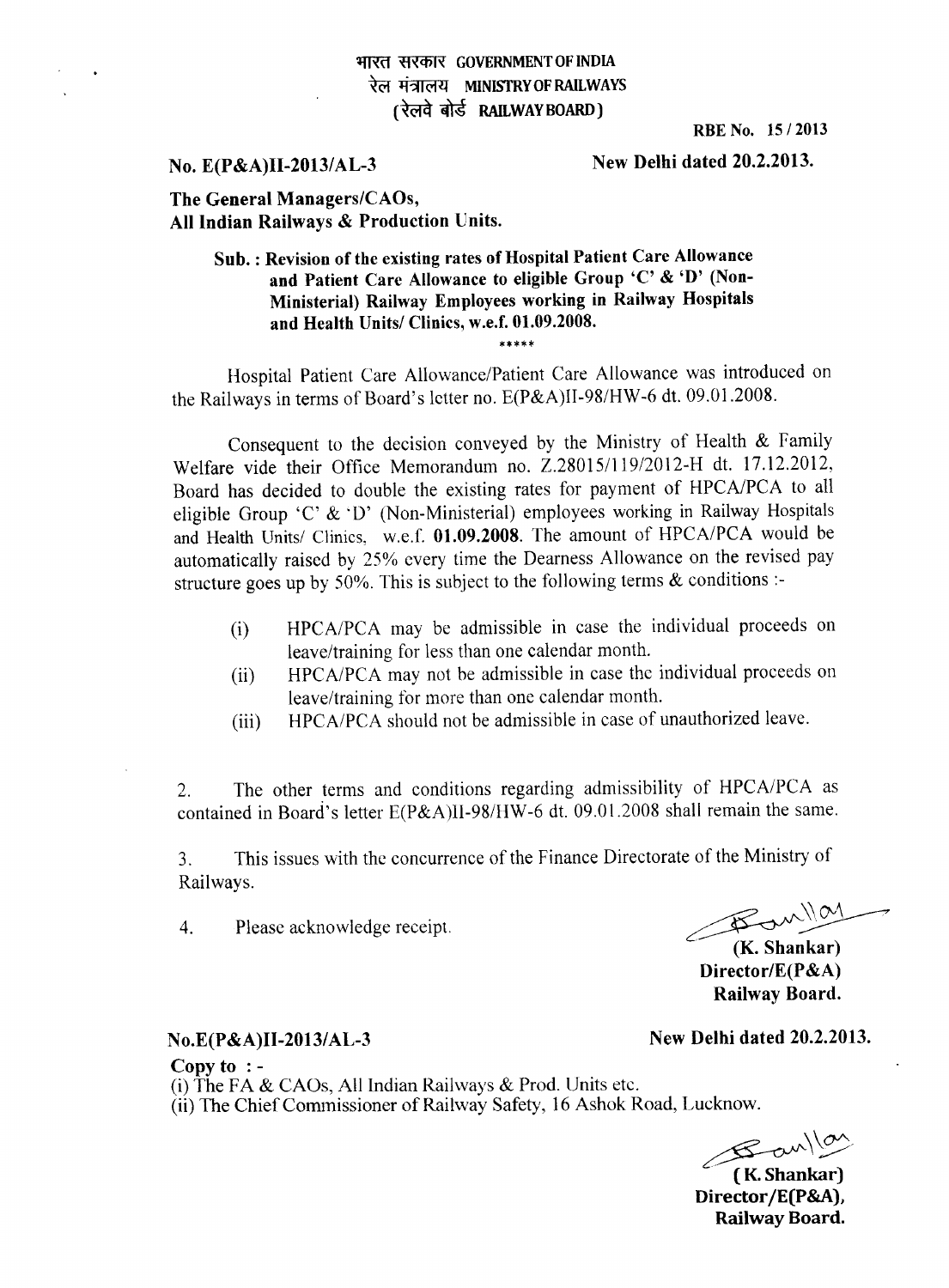Copy (with 40 spares) forwarded to the Deputy Comptroller & Auditor General of India, Room No.224, Rail Bhawan, New Delhi.

for Financial Commissioner/Railways.

#### **Copy to:-**

- (i) The General Secretary, AIRF (with 35 spares).
- (ii) The General Secretary, NFIR (with 35 spares).
- (iii) The Members of the National Council (JCM) and Secretary/Staff side, National Council, 13-C Feroz Shah Road, New Delhi (with 90 spares).
- (iv) The Secretary General, FROA (with 5 spares).
- (v) The Secretary General, IRPOF (with 5 spares).
- (vi) The Secretary General, All India RPF Association (with 5 spares).
- (vii) The Secretary, Indian Railways Class II Officers' Association (with 5 spares).
- (viii)The Secretary, RBSS, Group 'A' Officers' Association (with 5 spares).
- (ix) The Secretary, Railway Board Group 'B' Officers' Association (with 5 spares).<br>(x) The Secretary Railway Board Ministerial Staff Association (with 5 spares).
- The Secretary, Railway Board Ministerial Staff Association (with 5 spares).
- (xi) The Secretary, Railway Board Group 'D' Employees Association (with 5 spares).

**For Secretary/Railway Board.** 

# **Copy to : PS0s/Sr.PPSs/PPSs/PSs/PAs to :-**

**MR,** MSR(A), MSR(K), CRB, FC, ME, ML, MM, MS, MT, AM(S), AM(B), AM(CE), AM(C), AM(C&IS), AM(Elec), AM(F), AM(Plg), AM(Projects), AM(Sig), AM(MS), AM(Mech), AM(PU), AM(RS), AM(T&C), AM(Telecom), AM(T), AM(Vig), AM(Works), Adv(AR), Adv(F), Adv(IR), Adv(Safety), DG/RHS, DG/RPF, Secy, ED(Plg.), ED(A), EDF(BC), EDCE(B&S), EDCE(G), EDCE(Plg.), ED(Chg.), ED(CC), ED(C&IS), ED(E&R), EDEE(Dev.), EDEE(G), EDEE(RS), EDE, EDE(RRB), EDE(N), EDE(Res.), EDF(C), EDF(E), EDF(S), EDF(B), EDF(RM), EDF(X)I, EDF(X)II, FDH(P), EDH(G), ED(LM), ED(MIS), EDE(GC), EDT(MPP), EDME(Chg.), EDME(FR), EDME(Tr•), EDME(TOT), EDME(Dev.), EDME(W), EDPC-I & II, ED(Plg.), ED(Pp), ED(Proj.), ED(Proj.)DMRC, ED(RE), EDRE(S&T), EDRE(S), ED(Safety), ED(Sig.), ED(S&E), EDRS(C), EDRS(G), EDRS(P), EDRS(S), EDRS(W), ED(TD), EDTrack(M), EDTrack(MC), EDTrack(P), ED(T&C), ED(CP), ED(PM), ED(PG), EDT(R), EDTC(FM), EDTT(M), EDTT(FM), EDTT(S), EDV(A), EDV(E), EDV(S), EDV(T), ED(W), IG/RPF(HQs), IG/RS, JS, JS(C), JS(D), JS(E), JS(G), JS(P), DPC-I, DPC-II, DE(N), DF(CCA), DF(A/Cs), DE(G), DE(N), DPR, JDE(G), JDE(D&A), JDE(L), JDE(LL), JDE(W), JDF(B), JDE(N), JDE(Res), JD(MPP), JDE(GP), DS(G), DS(Parl), US(A), PAO, DDE(P&A)I & II, DDE(D&A), JDPC-II, JDE(RRB), DDE(Sports), DDE(N), DDF(E)I, DDF(E)II, DDF(E)111, DD(H), DDE(R)I (with 2 spares), DDE(W), DDPC-VI, DDE(Trg).

Branches : Health Branch (with 10 spares), Accounts-III(with 10 spares), Budget, Budget(Com)I, Cash-I, Cash-II, Cash-III, Chasing, E(P&A)I, ERB-I, ERB-II, ERB-II, ERB-IV, ERB-V, ERB(D), E(LR)I, E(LR)II, E(NG)I, E(NG)II, E(RRB), E(Rep)I, E(Rep)II, E(Rep)III, E(MPP), E(W), E(G), E(Coop),<br>E(LL), E(Sports), E(ML), E(SCT), E(D&A), E(GC), E(GR)I, E(GR)II, E(O)I, E(O)II, E(O)III, F(E)I, F(E)II, F(E)111, F(E)Spl, G(Pass), G(Acc), Issue(D), M(L), Parl., PC-III, PC-IV, PC-V and PC-VI, Project Cell, PR, PG, Sec(E)& Sec(ABE).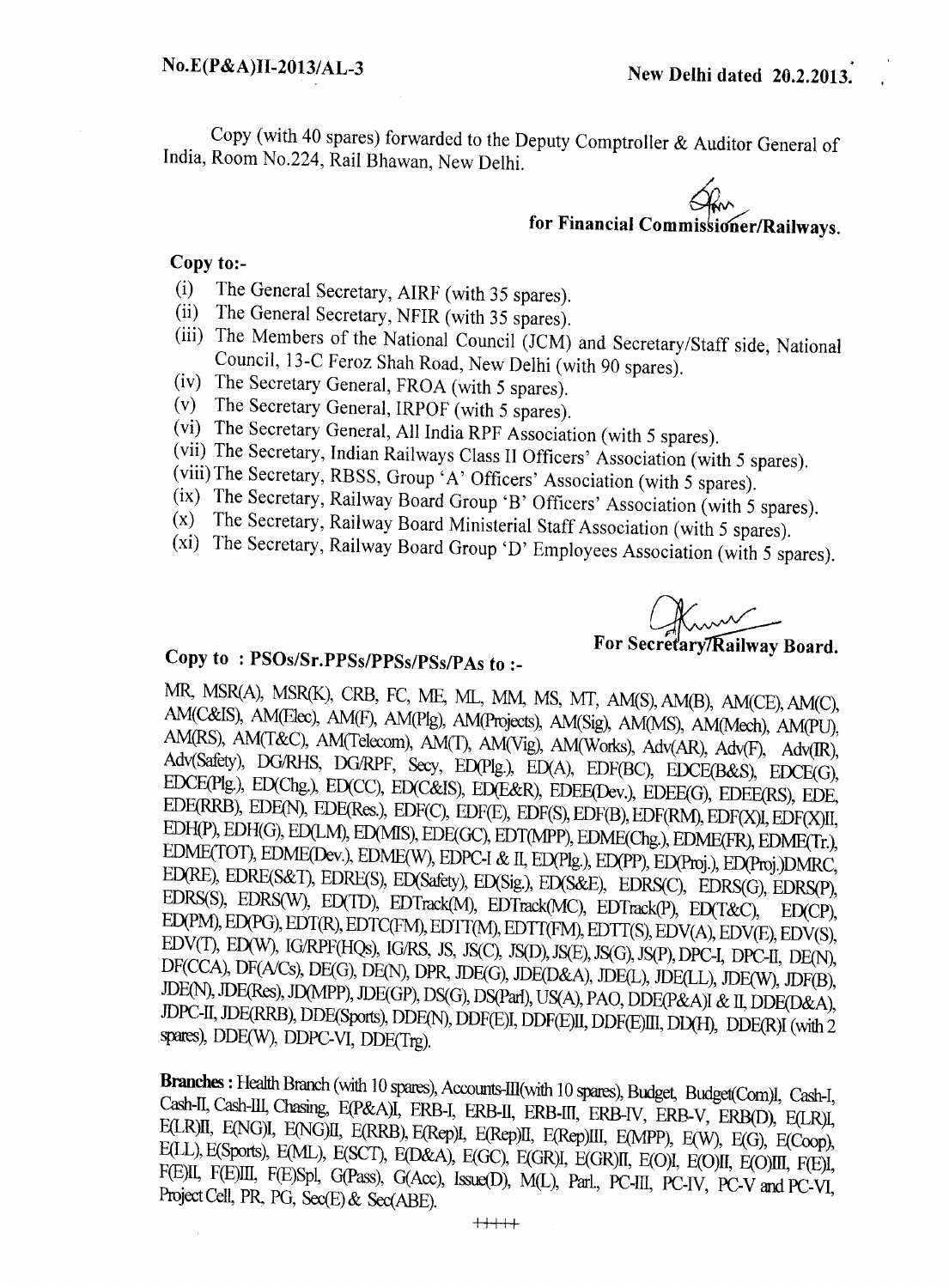## भारत सरकार रेल मंत्रालय (रेलवे बोर्ड)

सं. ई(पी एण्ड ए) II-2013/ए एल-3

आरबीई. 15 / 2013 नई दिल्ली, दिनांक 20.02.2013

महाप्रबंधक/मुख्य प्रशासिनक अधिकारी सभी भारतीय रेलें एवं उत्पादन इकाइयां.

> विषय: रेलवे अस्पतालों तथा स्वास्थ्य यूनिटों/क्लिनिकों में कार्यरत पात्र ग्रुप 'सी' एवं 'डी' (गैर-लिपिक वर्गीय) रेल कर्मचारियों को अस्पताल रोगी देखभाल भत्ता और रोगी देखभाल भत्ता की विद्यमान दरों में 01.09.2008 से संशोधन करना ।

\*\*\*\*\*

बोर्ड के दिनांक 09.01.2008 के पत्र सं. ई(पी एण्ड ए) II-98/एचडब्ल्यू-6 के अनुसार अस्पताल रोगी देखभाल भत्ता और रोंगी देखभाल भत्ता रेलों पर लागू किया गया था।

स्वास्थ्य एवं परिवार कल्याण मंत्रालय दवारा अपने 17.12.2012 के कार्यालय ज्ञापन सं जैड.28015/119/2012-एच के माध्यम से संसूचित निर्णय के परिणामस्वरूप बोर्ड ने रेलवे अस्पतालों और स्वास्थ्य यूनिटों/क्लिनिकों में कार्यरत सभी पात्र ग्रुप 'सी' और 'डी' (गैर-लिपिक वर्गीय) कर्मचारियों को प्राप्त होने वाले अस्पताल रोगी देखभाल भत्ता और रोगी देखभाल भत्ता के भुगतान की विद्यमान दरों को 01.09.2008 से दोगुना करने का विनिश्चय किया है। संशोधित वेतन संरचना में महगाई भत्ता हर बार बढ़कर 50% होने की स्थिति में अस्पताल रोगी देखभाल भत्ता और रोगी देखभाल भत्ता की रकम स्वतः ही 25% बढ़ जाएगी। ऐसा निम्नलिखित शर्तों के अध्यधीन किया जाएगा:-

- यदि कोई व्यक्ति एक कलेण्डर माह से कम की छुट्टी /प्रशिक्षण के लिए जाता है तो  $i)$ अस्पताल रोगी देखभाल भत्ता और रोगी देखभाल भत्ता अनुमेय होगा।
- यदि कोई व्यक्ति एक कलेण्डर माह से ज्यादा की छुट्टी/प्रशिक्षण के लिए जाता है तो  $\overline{11}$ अस्पताल रोगी देखभाल भत्ता और रोगी देखभाल भत्ता अनुमेय नहीं होगा।
- अप्राधिकृत छुट्टी के मामले में अस्पताल रोगी देखभाल भत्ता और रोगी देखभाल भत्ता iii) अनुमेय नहीं किया जाना चाहिए।

बोर्ड के दिनांक 09.01.2008 के पत्र सं. ई(पी एण्ड ए)/।।-98/एचडब्ल्यू-6 में अंतर्विष्ट अस्पताल रोगी  $2<sub>1</sub>$ देखभाल भत्ता और रोगी देखभाल भत्ता की स्वीकार्यता की अन्य शर्तें अपरिवर्तित रहेंगी।

- इसे रेल मंत्रालय के वित्त निदेशालय की सहमति से जारी किया जाता है। 3.
- कृपया पावती दें। 4.

FO2 ip2

निदेशक/ई(पी एण्ड ए) रेलवे बोर्ड

F(P&A)